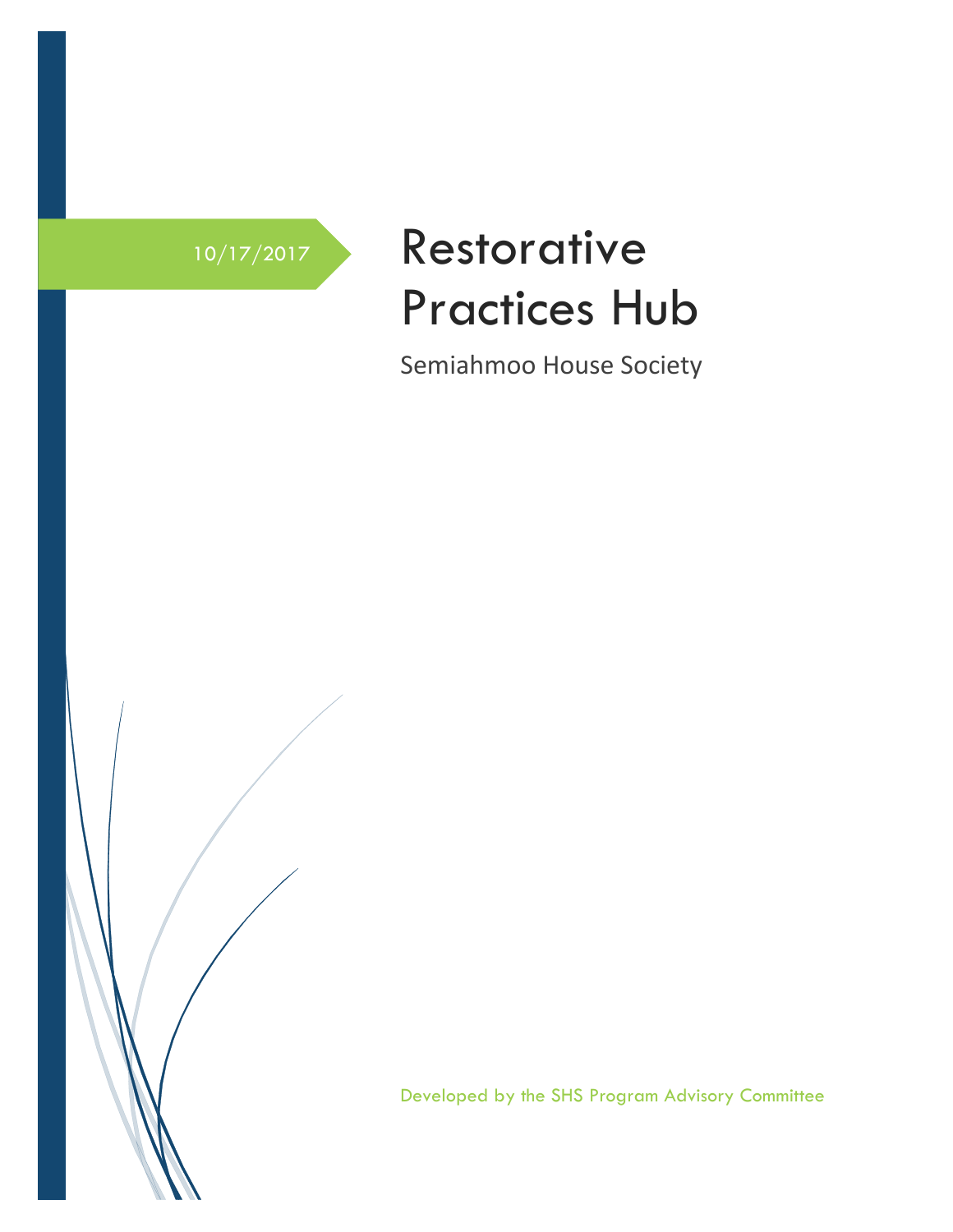|                                                                                               | $\overline{\mathbf{3}}$       |
|-----------------------------------------------------------------------------------------------|-------------------------------|
|                                                                                               |                               |
|                                                                                               |                               |
|                                                                                               |                               |
|                                                                                               |                               |
|                                                                                               |                               |
|                                                                                               |                               |
|                                                                                               |                               |
|                                                                                               |                               |
|                                                                                               |                               |
|                                                                                               |                               |
|                                                                                               |                               |
| Differentiating Restorative Justice, Mediation and Restorative Practices ___________________6 |                               |
|                                                                                               |                               |
|                                                                                               |                               |
|                                                                                               |                               |
|                                                                                               |                               |
|                                                                                               |                               |
|                                                                                               |                               |
|                                                                                               |                               |
|                                                                                               |                               |
|                                                                                               |                               |
|                                                                                               | $\overline{\qquad \qquad }$ 8 |
|                                                                                               |                               |
|                                                                                               |                               |
|                                                                                               |                               |
|                                                                                               |                               |
|                                                                                               |                               |
|                                                                                               |                               |
|                                                                                               |                               |
|                                                                                               |                               |
|                                                                                               |                               |
|                                                                                               |                               |
|                                                                                               |                               |
|                                                                                               |                               |
|                                                                                               |                               |